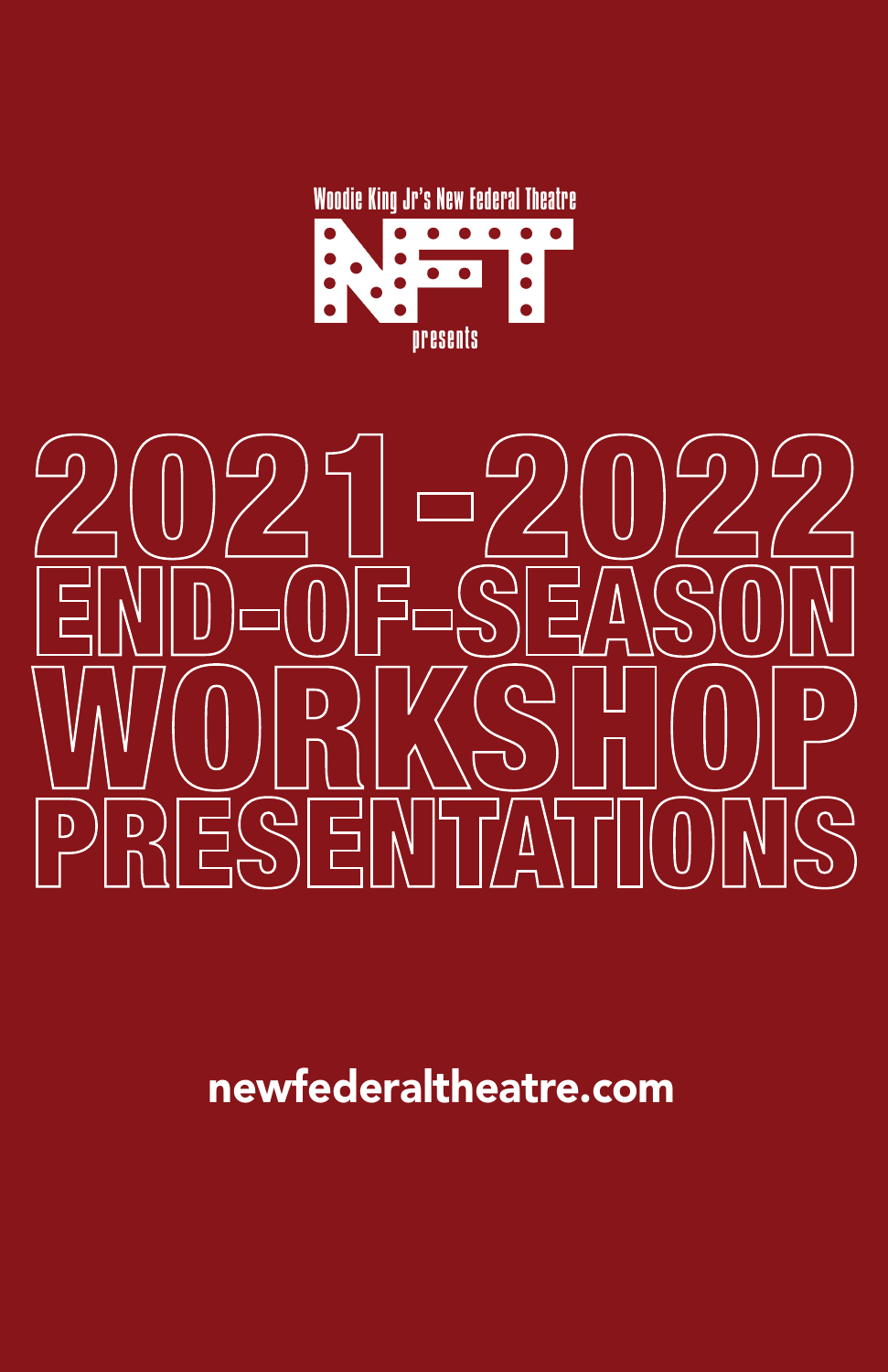# **MAY 25, 2022**

# BEGINNING ACTING WORKSHOP **MONOLOGUES**

THE LAST M & M SAMURAI by Joseph Arnon J. Baylock

### TWO CAN PLAY by Trevor Rhone Billie Jones

**PRODUCERS** by Mel Brooks; Thomas Meehan Rodger Smith

> 9 to 5 by Patricia Resnick Leslie Tappin

FENCES by August Wilson Billie Jones

FENCES by August Wilson J. Baylock

### FOR COLORED GIRLS WHO HAVE CONSIDERED SUICIDE/WHEN THE RAINBOW IS ENUF by Ntozake Shange

Leslie Tappin

FENCES by August Wilson Rodger Smith

INSRTUCTORS Carla Brothers and Joyce Sylvester

### BEGINNING ACTING CLASS ROSTER

Jalen Baylock, Kweli Dente', Clarke Illmatical, Billie Jones, Pier Lamia Porter, Yolanda Pringle, Roger Smith, Kayla Sinclair and Leslie Tappin

*FIVE MINUTE INTERMISSION*

# ADVANCE ACTING WORKSHOP SCENES AND MONOLOGUES

GEM Of THE OCEAN by August Wilson Wendi Joy Franklin

PIANO LESSON by August Wilson Antwain Lewis

ON SUGARLAND by Aleshea Harris Wendi Joy Franklin & Jan Clarke

PIPELINE by Dominique Morriseau Shani Tabia

INTIMATE APPAREL by Lynn Nottage Jonnine Deloatch & Nicole O'Connor

SLAVE PLAY by Jeremy O. Harris Jeanette Wallace

TIES THAT BIND (An Adaption based of August Wilson's GEM OF THE OCEAN) Jonnine Deloatch

HAVING OUR SAY by Emily Mann Jan Clarke

SKELETON CREW by Dominique Morriseau Gayle Carney & Antwain Lewis

SKELETON CREW by Dominique Morriseau Antwain Lewis & Jeanette

PARADISE BLUE by Dominique Morriseau Shani Tabia & Jeanette Wallace

ACTING CLASS ROSTER Aissata Barry, Gayle Carney, Jan Clarke, Jo Ann Cleghorne, Jonnine DeLoatch, Shani Douglas, Wendi Joy Franklin, Glenn M Harston, Antwain Lewis, Nicole O'Connor, Vincent Richardson, and Jeanette Wallace

# **MAY 26, 2022** BEGINNING PLAYWRIGHT WORKSHOP PRESENTATION

## TWO VIEWS

By Joyce Jacobs Directed by B'jai Pierce Astwood Greensburg, Pennsylvania. A sparsely decorated house. Present **Cast** Pricilla................................. Sherrie Strange Pratt Big Momma ......................................Grace Cohen

| <b>RANDY'S KITCHEN CABINET</b> |  |
|--------------------------------|--|
| .                              |  |

By Kathie House Directed by Passion Rhonda Hansome The kitchen at the Edwards' family home, Detroit, Michigan 2017 **Cast** 

| Big Momma  Mariann Aalda |  |
|--------------------------|--|
|                          |  |
|                          |  |

### SATIN DOLL

By Asbai Young Directed by Carla Brothers A cabaret in Detroit, Michigan.1962 **Cast** Sheray ......................... Barbara Antoinette Roney Bebe ...................................................Shani Tabia Shahrazad........................................ Ryann Myers

## THE SACRED GOD OF CHILDREN

By Laura Bowman

Directed by Leon Pinkney A street in Brooklyn, New York. Late afternoon 1990's

| <b>Cast</b>                               |  |
|-------------------------------------------|--|
|                                           |  |
|                                           |  |
|                                           |  |
| The Sacred God of Children  Arnold Pinnix |  |

## LASTING LEGACY

By Freida Jones Directed by Aixa Kendrick

A Harlem apartment. September 9, 1977 Cast

| Grandma ZuriWinter -Lee Holland |  |
|---------------------------------|--|
|                                 |  |
|                                 |  |

# BEGINNING PLAYWRITING CLASS ROSTER

Laura Bowman, Johnny Hines III, Kathie House, Cheryl Hubbard, Joyce Jacobs, Freida Jones, Margratta Samuel, Ethan Smith and Asabi Young

*INTERMISSION*

# ADVANCE PLAYWRIGHT CLASS

### NEW WORLD ORDER By Lucienne Taylor Directed by Sabura Rashid

An Afro-futurist play set in New York City, 2222.

#### Cast

| Joy Dionne Michelle Robinson |
|------------------------------|
| EgyptLisaroxanne Walters     |
|                              |
|                              |
|                              |
|                              |
|                              |

### BIG MICHIGAN SKY

By Carla Brothers Directed by Justin Lord

May's living room in New Jersey and Circle Support Center. Cast

### LEAVING LOUIE

#### Written by Janice Jenkins Directed by Bruce Edwin Jenkins

The Armstrong's living room in Corona Queens, New York, December 4, 1963 Cast

| Lucille Wilson ArmstrongCecilia Flagg |  |
|---------------------------------------|--|
| Louis Armstrong Levy Lee Simon        |  |
|                                       |  |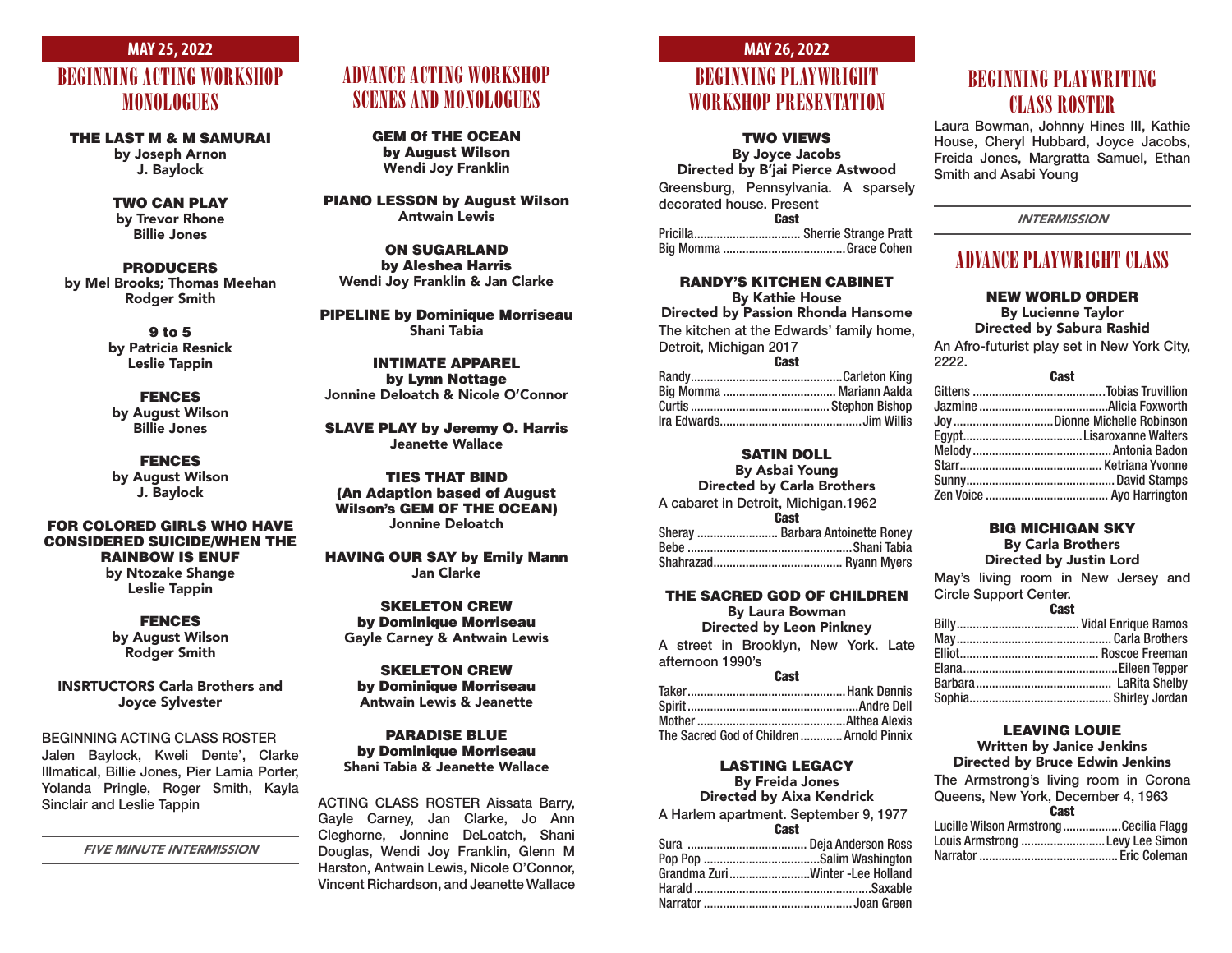# **MAY 27, 2022**

# PLAYWRIGHT WORKSHOP **PRESENTATION**

#### BLUR By Charles Edward Sims Directed by John Scutchins

Family room in Newport News, Virginia1979

#### **Cast**

Jefferson Zip Washington ...........Joshua W. Josey Jefferson Granddad Washington....Michael Anthony Green Hannah Bibi Washington................. Aixa Kendrick Jefferson Jeff Washington...... Turron Kofi Alleyne Narrator: .................................................. Bukanla

### **CUZ** By Belinda Walker

## Directed by Phillip E. Walker

An upscale home in a small Georgia town. Early 2000's.

#### **Cast**

#### VENOM By Ramala Bandele

#### Directed by DFaye Anderson

Verity Financial Services firm in Chicago. 2008

#### **Cast**

| Jazmine WilliamsJeanette Wallace |  |
|----------------------------------|--|
| Lawrence Reed Roger Parris       |  |
| Andrea Fletcher  Cynthia Garcia  |  |
| Lisa Williams Marjorie Johnson   |  |

### EMPTY DRUMS; OPEN UMBRELLA'S

By Joyce Sylvester Directed by Ted Lange Dr. Power's counseling office in New York. Present

## **Cast**

| ------                      |  |
|-----------------------------|--|
| Dr. Powers Tucker Smallwood |  |
|                             |  |

*INTERMISSION*

## NIA'S DIARY By Viani Edwards Directed by Julie Ann Lucas

Modern apartment. Present Cast Valorie.................................. Marie Louise Guinier Abigail...................................................Asha John

## TRUTHFUL DECEPTION

By Michael Johnson Directed by Larry Floyd Kwame and Evangelista's bedroom, Bronx, New York. Spring 2018

#### Cast

Evangelista Sanders ........... Patrice Battey-Simon Kwame Reynolds ...............................Chris Raglin

### THE COLOR OF PRIVILEGE By Charles White

Directed by Nora Cole Midtown Manhattan Law Firm in New York. Early Fall 2019. Cast Eduardo King ..............................Michael Navarro Joanne Bennett ............................. Shani Douglas

### WAIT STREET

By Barbara Lewis Directed by Patricia White Place: An apartment in the Northeast Time: Present Cast Viola Charles......................................Trish McCall Luther Charles ...............................Marcus Naylor

#### ADVANCED PLAYWRITING CLASS ROSTER

DFaye Anderson, Ramla Bandele, Carla Brothers, Viani Edwards, Janice Jenkins, Michael Johnson, Kariyma Jo Ann Nelson, Barbara Lewis, Charles Sims, Joyce Sylvester, Lucienne Taylor, Belinda Walker, Charles White, and Mary V. Williams

# NEW FEDERAL THEATRE'S MISSION

Is to integrate people of color and women into the mainstream of American theatre by training artists for the profession, and by presenting plays by people of color and women to integrated, multi cultural audiences, plays which evoke the truth through beautiful and artistic re-creations of ourselves.

### STAFF

| Producing Artistic Director Elizabeth Van Dyke   |  |
|--------------------------------------------------|--|
|                                                  |  |
| Training Program Coordinator Ajene D. Washington |  |
| Administrative Associate Chloe LaBorde           |  |
|                                                  |  |
|                                                  |  |
| Social Media Coordinator Chloe LaBorde           |  |
|                                                  |  |
|                                                  |  |
|                                                  |  |
|                                                  |  |

# **INSTRUCTORS**

#### BEGINNING ACTING

Carla Brothers, Eric Coleman, Rosalyn Coleman, Mary Hodges, and Joyce **Sylvester** 

#### ADVANCED ACTING

Nora Cole and Petronia Paley

#### BEGINNING PLAYWRITING

Michael Dinwiddie and PJ Gibson

## ADVANCED PLAYWRITING

Kermit Frazier, Cassandra Medley, and Richard Wesley

VIRTUAL TRAINING PROGRAM Norman Anthony Small, Nidal Q. Harvey



c/o All Stars Project, Inc. 543 West 42nd Street New York, NY 10036 Phone 212-353-1176 e-mail: newfederal@aol.com www.newfederaltheatre.com



**NFT 2022 Training Programs are funded in part by New York City Department of Cultural of Affairs/ CDF; NY Community Trust COVID-19 Impact Fund; Ford Foundation an individual contribution.**

#### **Dedicated in Memory of Our Dear PJ Gibson**



**Also, in memory Kariyma Jo Ann Nelson**

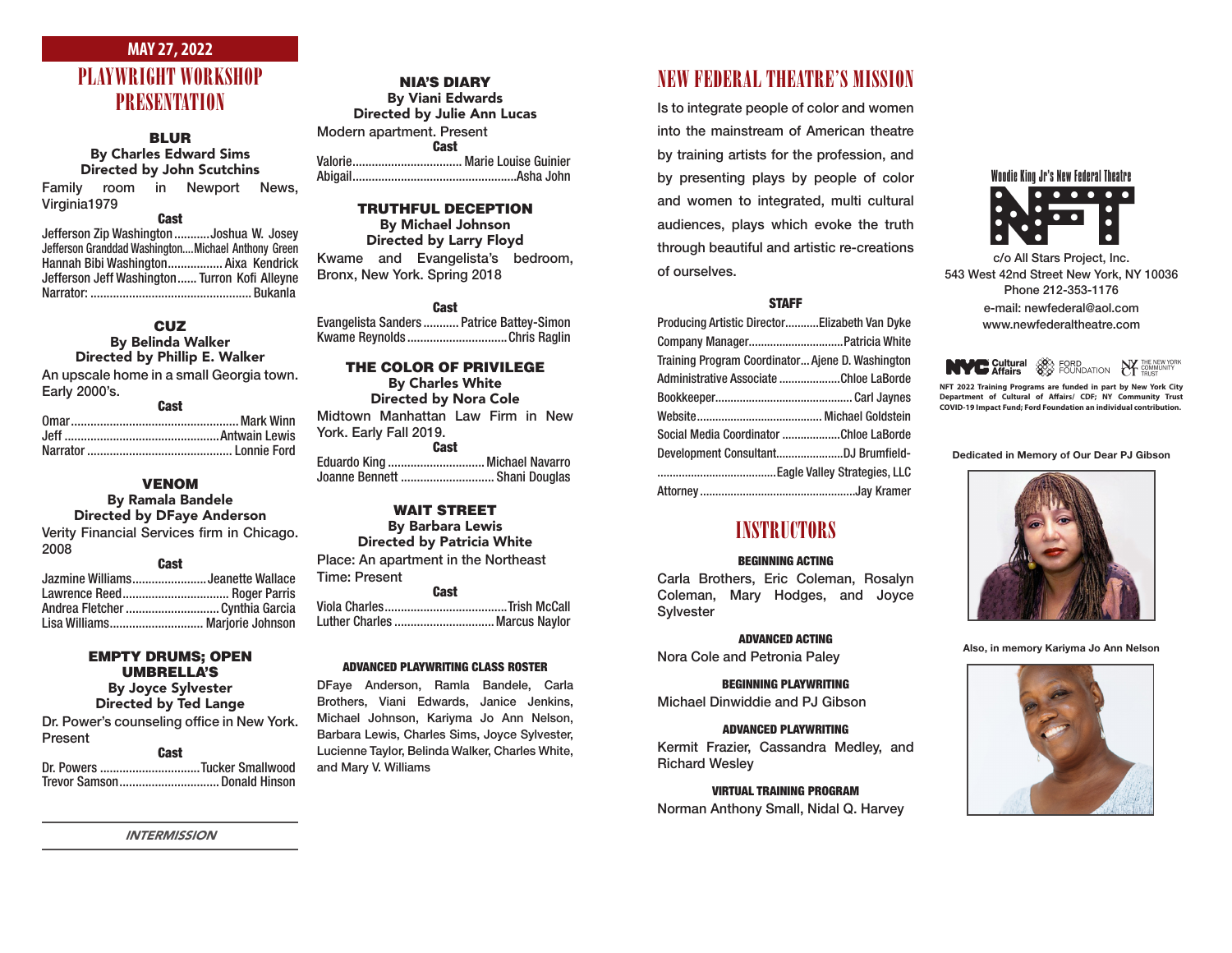# GUEST ARTISTS BIOS

**MARIANN AALDA** is a veteran TV-Film & Stage Actress working to change the narrative on women and aging in the entertainment industry.

**ALTHEA ALEXIS** a graduate of Howard University, has worked on stage and screen, including short films, commercials, and voice overs. Thank you to Leon and NFT for including me in this resurgence of live performance.

**TURRON KOFI ALLEYNE** is an actor who had the privilege to work with industry greats such as:Spike Lee, Michael B. Jordan, Zoe Saldana, Oz Scott, Daniel Beaty and many more. Turron is grateful to be directed by John Scutchins and to be part of this production. unstoppabletka@gmail.com

**DFAYE ANDERSON** (Director) Many thanks to our playwright, Ramla Bandele, Ajene Washington and to my wonderful cast. DAnde41196@aol.com

**DEJA ANDERSON-ROSS** is a Chicago Native with a love for storytelling. She has a BA in Theater from Columbia College Chicago and an MFA in acting from The Actors Studio Drama School at Pace University.

**B'JAI PIERCE ASTWOOD** (Director) is an actrecator by profession - an educator, AEA actor, stage manager, playwright. She has worked with NBT, Black Spectrum, Potpourri!, New Hope and is always blessed to work with New Federal - a day at a time!

**ANTONIA BADON** is an award-winning actress who is happy to be working with New Federal Theatre

**PATRICE BATTEY** has appeared in TV & Film, most recently the award-winning short film "The Blue Cave" and the currently streaming YouTube series "Shout Out 2 My Therapist.

**STEPHON BISHOP**, a Brooklyn native, Stephon delights comedy crowds with stories of growing up and being a parent. He also honed his acting skills through his Meisner and improv training after deciding to pursue his dreams.

**CARLA BROTHERS** (Director) (Film): "The Five Heartbeats," and "10,000 Black Men Named George." (Broadway) Sheila's Day. (Off-Broadway) Audelco Award Best Actress nomination: Moon on A Rainbow Shawl and the Audelco Award win for The Trial of One Short Sighted Black Woman vs. Mammy Louise and Safreeta Mae. Director credits: NJPAC's Victoria Theatre, Berkeley Repertory Theatre, and record label, Motema Music.

**BUKANLA** it is my honor and pleasure to be working with NFT

**GRACE COHEN** a budding actress working with New Federal for the first time. She has worked with Potpourri! and has appeared in many productions with New Hope Theatre Company.

**NORA COLE** (Director) veteran performing artist, writer, and director. NFT Instructor since 2014. Noracole.net.

**ERIC COLEMAN** is a veteran New York-born actor, director and teacher who has enjoyed a longtime association with New Federal Theatre.

**ANDRE DELL** is a third generation native New Yorker. It is a huge honor to be working with New Federal Theatre and for Woodie King, Jr.

**HANK DENNIS** attended Lee Strasberg Institute, Open<br>Cage Theatre with Tina Satin. He has presently been<br><u>c</u>ast in an Off-Broadway play Colorblind at the Actors Temple.

**CECILIA FLAGG** originally hailing from Detroit area theatres, is honored to re-join her friends at New Federal and Janice Jenkins in this exciting event.

**LARRY FLOYD** (Director) happy to be back working with New Federal. Thanks Aiene.

**LONNIE FORD** is a renowned San Francisco stage & film actor. He is touring Nationwide with his one-man-show CHAZA ~ techniques used to deal with oppression" - a play about youth options.

**ALICIA FOXWORTH** is an actor and writer based in NYC. Some of her works include "The Hunter's Anthology: A Visit to the Asylum (streaming on Amazon) and Island Girls (Theater for the New City). Member: SAG-AFTRA.

**ROSCOE FREEMAN** is from Washington DC by the way of North Carolina. He has been living in LA for over 20 years working in film, TV, theater, and radio.

**CYNTHIA GARCIA** (Actor/Playwright/Producer) is Founder/Executive Director of Exalted Arts Theatre Company, in Houston, Texas. Visit https://www. exaltedarts.org for more information.

**JOAN GREEN** is a graduate of the Afro-American Studio for Acting and Speech in Harlem NY, a Living Legend Award recipient by Founders Ernie McClintock and Ronald T. Walker. Her craft and well-spring of experiences have fueled riveting performances from local and regional theater to national tours, radio, television, and film.

**MICHAEL ANTHONY GREEN** Actor /Director/ Producer of Shades of Truth Theatre: Michael Green has produced Celeste Bedford Walker's Black Wall Street and Camp Logan, all in collaboration with Voza Rivers/ New Heritage Theatre Group. shadesoftruththeatre@gmail. com

**MARIE LOUISE GUINIER** has been acting both on stage and in front of the camera for over 15 years. Please visit résumés actorsaccess/MarieLouiseGuinier for résumé, video, and reviews.

**PASSION RHONDA HANSOME** (Director) Award winning director and stand-up comedian. SDC; Lincoln Center Directors Lab 2000; NYWIFT, Audelco Pioneer Award; Saviors?, Dwyer Cultural Center; Melba Moore's Sweet Songs of the Soul - Bermuda Festival, National Black Theater Festival, New Federal Theater, My True Life Storytelling, What's In My Bowl? Read Me & Comment: The Beast of Beauty, Like "Drama Mamas-The Film."

**AYO HARRINGTON** is happy to be working with New Federal Theatre.

**DONALD HINSON** recent credits include August Wilson's Two Train Running, 5 Guys Named Moe by Clarke Peters, at Black Spectrum Theatre; Joyce<br>Sylvester<sub>'</sub>s «Women In The Pit" at the Billie Holiday<br>Theatre and the National Black Theatre Festival in Winston Salem, NC. Email:Donshinson@mail.com.

**WINTER-LEE HOLLAND** moved to New York some years ago and began performing in Stage Productions such as One Never Knows, Tambourines to Glory, Tellin Man, Black Wall Street and Cherry House. She landed her biggest screen role in "Loving," as the mother of Oscar Nominated Ruth Negga. Winter-Lee is proud to share that God is the center of her life and she believes all things are possible through Christ who strengthens her. winteracting1@gmail.com

**BRUCE EDWIN JENKINS** (Director) has directed over twenty productions of Contemporary Black Theatre Classics for the Long Island community. In Pursuit of Justice and The Guest at Central Park West," his two productions for the H.A.D.L.E.Y. Players, were both multiple AUDELCO Award winners.

**ASHA JOHN** is a well-rounded and versatile artist of Trinidadian descent. Her varied roles have seen her cast in dynamic, thought provoking, dramatic leads as well as quick-witted, fast-paced comedy improv. Her current credits encompass original off-Broadway works as well as classics like Shakespeare's Romeo and Juliet.

**MARJORIE JOHNSON** is delighted to Breathe Life into<br>Lisa in Ramla Bandele's beautiful play, Venom.

**SHIRLEY JORDON** is a veteran actress whose TV credits include roles on "Abbott Elementary," "Grand Crew," Tyler Perry's "Sistas, Rebel," "S.W.A.T." and more. She is repped by Avalon Artists Group and managed by Entertainment Lab and is very happy to be here!

**JOSHUA W. JOSEY** is a professional actor, model, and entrepreneur currently in school for law and public administration. His previous stage performances include Scapino (Scapino), Midsummer Night's Dream (Oberon/ Theseus), Peter and the Starcatcher (Ted), among others. joshuawjosey@gmail.com

**AIXA KENDRICK** (Director/Actor) is an award-winning Stage and Screen Actress, Lincoln Center Lab Director, New Works/Jerome Foundation Playwright recipient and a Primordial Starchild. She is repped by The Talent Express NY. AixaKendrick.com.

**CARLETON KING** is best known for his multifaceted skill set. Having worked in theater, film and television wearing various hats from acting to every behind the scenes position you can name. His love for storytelling drives his need to learn every aspect of his art. His faith drives his desire to inspire others.

**TED LANGE** has gained worldwide recognition as a gifted actor of stage and screen, revered director, and prolific writer. Lange has penned twenty-five plays. He has also garnered worldwide fame for his portrayal of Isaac from the Love Boat and recently directed the one man show 'Satchmo at the Waldorf', Starring L. Peter Calendar for American Stage in Florida.

**ANTWAIN LEWIS** was last seen on stage at New Perspectives Theater in Zakeia Cross' Running Out of Time. Currently a New Federal Theatre acting student under Petronia Paley, his other stage credits include: Was it Me, Their Eyes Were Watching God, This Book Ain't Been Written, Lulu Dance, etc.

**JUSTIN LORD** (Director) is a director, playwright, actor, musician. Has worked with The Negro Ensemble Company, New Federal Theatre, The Billie Holiday Theatre, Inner City Cultural Center, National Black Theatre Festival, Mark Taper Forum, American Theatre Arts, to name a few.

**JULIE ANN LUCAS** (Director) is a Director, Creative<br>Producer, Screenwriter Dog & Cat Mom. Email: Lucas.<br>ju<u>l</u>ieann@yahoo.com Cell:(347)209-1517 Web site: julieannlucas.com

**TRISH MCCALL** is grateful to be working with the New Federal community again. Much love and respect to Woodie, Pat and now Elizabeth at the helm. Also, many thanks to work with Marcus again and again and again.

**RYANN MYERS** is a born and raised Jersey Girl. She received her BFA in Acting from Rutgers University Mason Gross School of the Arts. Her credits include Joan in Joan of Arc, Olivia in Twelfth Night, Miranda in The Busy Body, and Millie Davis Trouble in Mind.

**MICHAEL NAVARRO** Actor, writer, singer trained by<br>J. Marshall Evans. "The Path" (Principle/short film).<br>Versatile cabaret singer and active writer on multiple<br>writing tables for prospective films & TV shows.

**MARCUS NAYLOR** NFT plays include Cool Blues and Waitin' 2 End Hell. Television: "For Life" and "Board Walk Empire."

**ROGER PARRIS** Writer, actor, director, and arts educator. Presently, writing I Can Feel the Moon, a twoact play. Honored to work with DFaye Anderson and New Federal Theatre.

**LEON PINKNEY** (Director) has performed in a host of film, television, and stage productions. Among his numerous film productions, Leon was one of the starring actors in the hit motion picture, "Car Wash" as Justin.

**ARNOLD PINNIX** aka A Gregory Harris, is an award- winning playwright, and New York City Radio personality. Arnold has performed in a host of stage productions. He wrote the hit production, The Life and Times of Tupac Shakur performed at several theatres, including The National Black Theatre.

**SHERRIE STRANGE PRATT** singer, actress, educator. Member AEA, SAG, AFTRA.

**CHRIS RAGLIN**, a native of Dayton Ohio, is more than happy to help tell this story.

**SABURA RASHID** (Director) is a playwright/ director/<br>dramaturg in NYC. She also teaches cultural<br>anthropology at CUNY. Thank you, Woodie. It's always a privilege to work with the new writers at New Federal Theatre!

**BARBARA ANTOINETTE RONEY** is a theater major<br>going into her senior year at Mills College in Oakland,<br>CA. She loves performing theater and enjoys singing and dancing as well.

**VIDAL ENRIQUE RAMOS** is happy to be making his professional debut at New Federal Theatre. He has been studying acting for 2 years and really enjoys playing different characters. He also enjoys writing and directing his original plays.

**DIONNE M. ROBINSON** is an actress from Columbus, Mississippi! She is currently a Master of Fine Arts in acting student at California Institute of the Arts! **SAXABLE** is an international saxophonist based In Miami. He is the founder of the Saxable NFT collection.

**JOHN SCUTCHINS** (Director) The Niceties by Eleanor<br>Burgess @Mile Square Theatre. To my amazing Blur<br>Ensemble, thank you for saying yes. To Charles Edward Sims, Jr. your Storytelling is Majestic.

**LARITA SHELBY** starred in the urban classic "South Central." She stars in "Foster Law" opposite Brian White in a forthcoming series directed by Chris Stokes. Jazzy Rita also was a regular on the Tom Joyner Morning Show as Pookie and Nikki T, in addition to being a former broadcaster on Armed Forces Radio.

**TUCKER SMALLWOOD** is an actor, author and vocalist of stage, film, television. He is a Vietnam veteran and PTSD Advocate. 1000 v/o., 55 plays, on and off Broadway. Credits include Admiral Bullock in the "Star Trek: Voyager 5th season"; "Star Trek" as the Xindi-Primate councilor, 3rd season of "Star Trek: Enterprise," "The Cotton Club," and " SAAB." Visit IMDb.

**DAVID STAMPS** is a Playwright/Poet living in NYC. His play, The Black Bullet Dichotomy placed as a Finalist in the Arts in the Armed Forces Competition. As well as, Finalist in The Writer's Guild Foundation, a non-pro\*t affiliated with The Writer's Guild of America, Veteran's Writing Program.

**SHANI TABIA** is a singer, writer, actor, and lifelong lover of the arts from Oakland, CA. Currently studying advanced acting at New Federal Theatre, Shani will be making her Off Broadway debut later this month, in The Buffalo Hero of WW1: The Wayne Miner Story.

**EILEEN TEPPER** has been seen around the country regionally and in national tours of Les Misérables (the Factory Girl), Fiddler on the Roof (Tzeitel and Golde) and Caroline, or Change (Rose).

**TOBIAS TRUVILLION** is an award-winning TV, film, and theatrical actor and producer from Queens, New York. He has garnered an NAACP Image Award nomination for "Outstanding Actor in a Drama Series."

**LEYY LEE SIMON** Multiple award-winning writer and<br>actor Levy Lee Simon has performed On Broadway,<br>Off Broadway, regional theatres, England, and the Caribbean. As a writer, some of his more recognized plays include, God, the Crackhouse and the Devil, The Bow Wow Club, Same Train, For the Love of Freedom, The Guest at Central Park West, The Last Revolutionary and many more.

**PHILIP E. WALKER** (Director) is a prolific Hollywood talent with 1168 California gigs or Worldwide film festival on-screen appearances during his first 6 LA years. He also successfully represents short films through https:// StreamingFilmChannel.com/marketing.

**JEANETTE WALLACE** lives in Astoria, N.Y. After the NFT productions, she is excited to audition in continued pursuit of her acting career. jwall964@yahoo.com

**LISAROXANNE WALTERS** is an actress who is happy to be working with New Federal Theatre.

**SALIM WASHINGTON** is a master tenor saxophonist. multi-reedsman, composer, jazz educator, and one of the fastest rising stars on the New York jazz scene today. The leader of the Harlem Jazz Ensemble, he's also a historian who studied under Henry Louis Gates at Harvard and wrote a doctoral dissertation entitled Beautiful Nightmare: Coltrane, Jazz, and American Culture. SalimWashington.com

**PATRICIA WHITE** is a theatre administrator, dramaturge and director. She is appreciative to be working with Barbara Lewis as she hones her talent as a playwright.

**JIM WILLIS** has been acting professionally for nearly 40 years. Thanks Ajene, Passion for this opportunity.

**MARK WINN** is a star of stage, screen, film, TV, and commercial print ads who is more than happy to be a party of the New Federal Theatre's production of Cuz.

**KETRIANA YVONNE** is an award-winning Producer of "The Ketriana Yvonne Show "and is currently a Bric Podcast Cohort,

**MICHELE BALDWIN** Zoom Tech Director, Assistant Editor Diana Brito and Zoom Editor Natalie Morrow

Special thanks to: Chloé LaBorde, Joyce Sylvester, Carla Brothers and Petronia Paley.